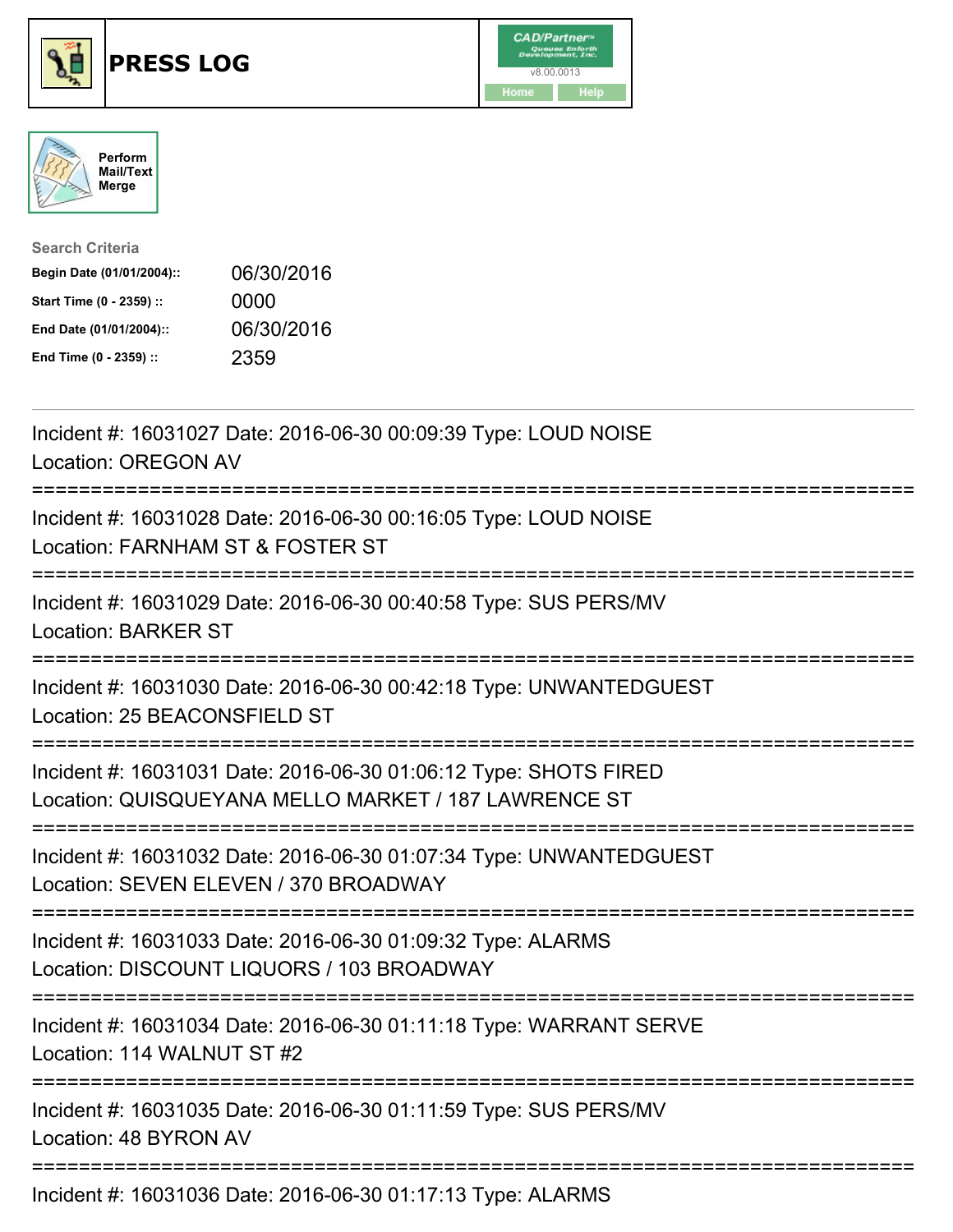| Location: SEVEN ELEVEN / 370 BROADWAY<br>================                                                                           |
|-------------------------------------------------------------------------------------------------------------------------------------|
| Incident #: 16031037 Date: 2016-06-30 01:22:21 Type: PROWLER<br>Location: 58 MELVIN ST                                              |
| Incident #: 16031038 Date: 2016-06-30 01:38:48 Type: PRISONER CHK<br><b>Location: 1 GENERAL ST</b><br>============================= |
| Incident #: 16031039 Date: 2016-06-30 01:50:16 Type: M/V STOP<br>Location: 72 BYRON AV                                              |
| Incident #: 16031040 Date: 2016-06-30 01:58:55 Type: GUN CALL<br>Location: LIGHTSHIP LIQUOR INC / 94 S UNION ST                     |
| Incident #: 16031041 Date: 2016-06-30 02:13:01 Type: M/V STOP<br>Location: 102 WALNUT ST                                            |
| Incident #: 16031042 Date: 2016-06-30 02:16:12 Type: A&B PAST<br>Location: 112 MARSTON ST #111                                      |
| Incident #: 16031043 Date: 2016-06-30 02:18:35 Type: M/V STOP<br>Location: ARLINGTON ST & WALNUT ST                                 |
| Incident #: 16031044 Date: 2016-06-30 02:19:59 Type: BUILDING CHK<br>Location: HAFFNERS GAS STATION / 194 S BROADWAY                |
| Incident #: 16031045 Date: 2016-06-30 02:20:12 Type: BUILDING CHK<br>Location: SAM'S FOOD STORE / 389 BROADWAY                      |
| Incident #: 16031046 Date: 2016-06-30 02:21:38 Type: BUILDING CHK<br>Location: SEVEN ELEVEN / 370 BROADWAY                          |
| Incident #: 16031047 Date: 2016-06-30 02:27:05 Type: ALARMS<br>Location: OLD LHS / 234 HAVERHILL ST                                 |
| Incident #: 16031048 Date: 2016-06-30 02:28:53 Type: M/V STOP<br>Location: BROADWAY & LOWELL ST                                     |
| Incident #: 16031049 Date: 2016-06-30 02:33:42 Type: DOMESTIC/PAST<br>Location: 274 E HAVERHILL ST #14                              |
| Incident #: 16031050 Date: 2016-06-30 03:01:54 Type: A&B PAST                                                                       |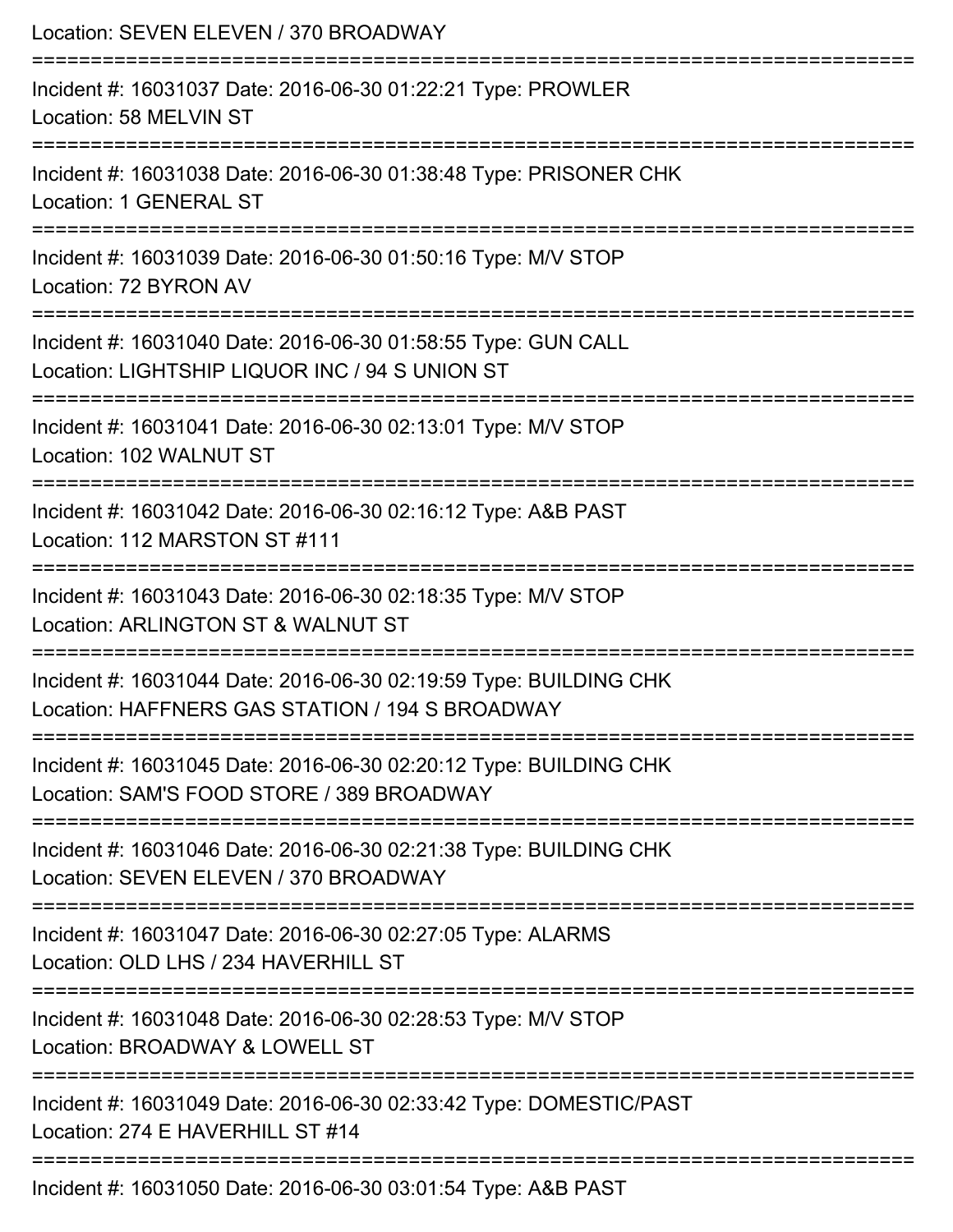| Incident #: 16031051 Date: 2016-06-30 03:13:27 Type: A&B PAST<br>Location: 19 WINTER ST                                                                             |
|---------------------------------------------------------------------------------------------------------------------------------------------------------------------|
| Incident #: 16031052 Date: 2016-06-30 03:41:31 Type: AUTO ACC/NO PI<br>Location: 94 OSGOOD ST                                                                       |
| Incident #: 16031053 Date: 2016-06-30 04:06:25 Type: DOMESTIC/PROG<br>Location: 9 HOLT ST                                                                           |
| Incident #: 16031054 Date: 2016-06-30 04:07:33 Type: M/V STOP<br>Location: LAWRENCE ST & LOWELL ST                                                                  |
| Incident #: 16031055 Date: 2016-06-30 04:12:01 Type: BUILDING CHK<br>Location: MICHAEL'S MOTOR SALES, INCORP / 54 WINTHROP AV<br>================================== |
| ============<br>Incident #: 16031056 Date: 2016-06-30 04:12:23 Type: BUILDING CHK<br>Location: 102 S BROADWAY                                                       |
| Incident #: 16031057 Date: 2016-06-30 04:49:40 Type: M/V STOP<br>Location: AMESBURY ST & COMMON ST                                                                  |
| Incident #: 16031058 Date: 2016-06-30 04:52:34 Type: BUILDING CHK<br>Location: 200 COMMON ST                                                                        |
| Incident #: 16031059 Date: 2016-06-30 04:54:24 Type: M/V STOP<br>Location: GENERAL ST & PROSPECT ST                                                                 |
| Incident #: 16031060 Date: 2016-06-30 05:19:48 Type: SUS PERS/MV<br>Location: ABANDONED / 2 GROVE ST                                                                |
| Incident #: 16031061 Date: 2016-06-30 06:06:53 Type: STOL/MV/PAS<br>Location: 2 GROVE ST                                                                            |
| Incident #: 16031062 Date: 2016-06-30 07:06:59 Type: M/V STOP<br>Location: BELLEVUE ST & HIGHGATE ST                                                                |
| Incident #: 16031063 Date: 2016-06-30 07:18:53 Type: M/V STOP<br>Location: NEWTON ST & SALEM ST                                                                     |
| Incident #: 16031064 Date: 2016-06-30 07:19:50 Type: ALARMS<br>$A \cap B$                                                                                           |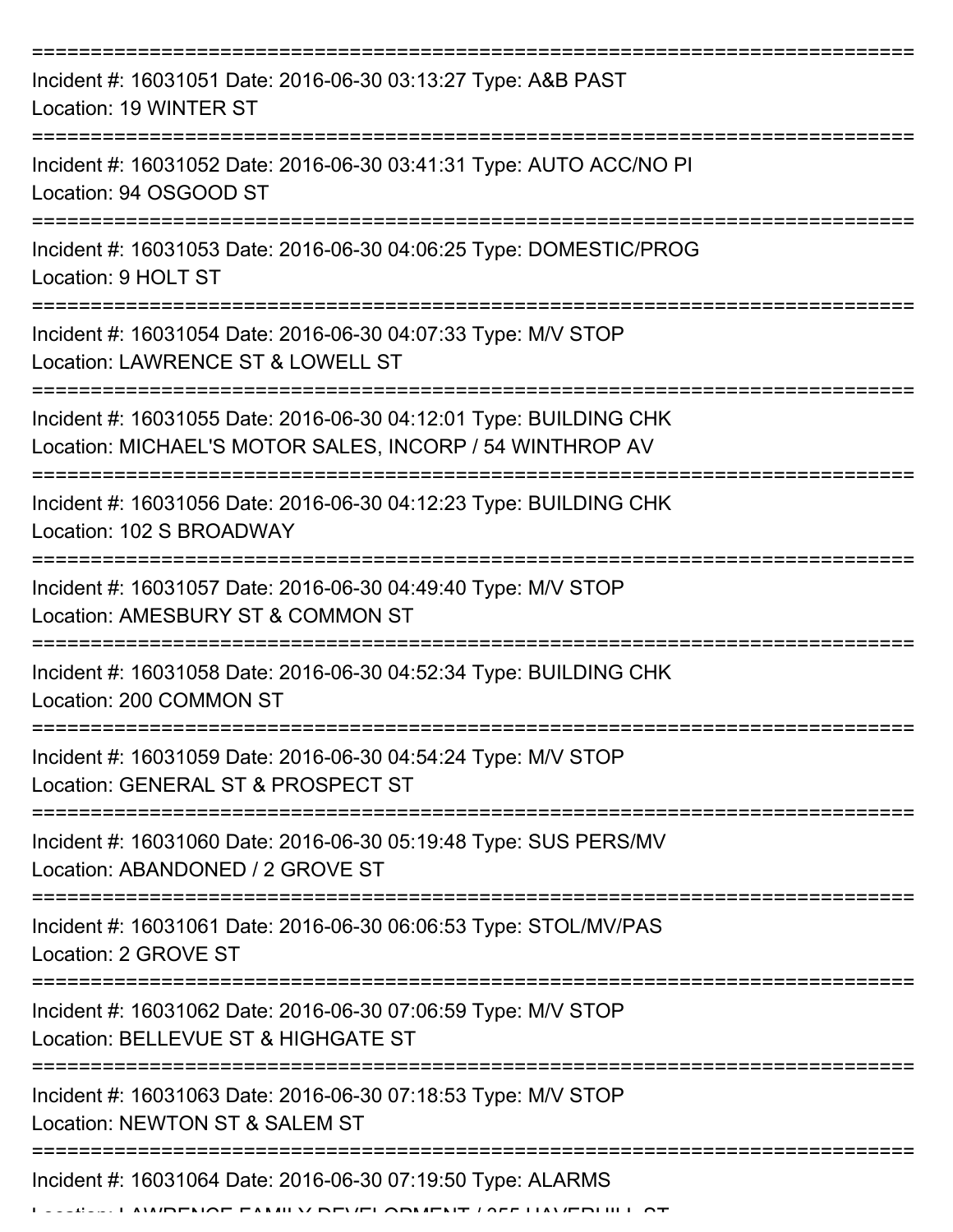| Incident #: 16031065 Date: 2016-06-30 07:21:28 Type: M/V STOP<br>Location: BORDER ST & NEWTON ST        |
|---------------------------------------------------------------------------------------------------------|
| Incident #: 16031066 Date: 2016-06-30 07:36:38 Type: CLOSE STREET<br>Location: BEACON ST & TAFT ST      |
| Incident #: 16031068 Date: 2016-06-30 07:38:31 Type: CLOSE STREET<br>Location: LAWRENCE ST & PARK ST    |
| Incident #: 16031067 Date: 2016-06-30 07:38:42 Type: AUTO ACC/PI<br>Location: CANAL ST & UNION ST       |
| Incident #: 16031069 Date: 2016-06-30 07:46:02 Type: M/V STOP<br>Location: E HAVERHILL ST & PROSPECT ST |
| Incident #: 16031070 Date: 2016-06-30 07:49:14 Type: MV/BLOCKING<br>Location: 34 E HAVERHILL ST         |
| Incident #: 16031071 Date: 2016-06-30 08:06:50 Type: DEATH SUDDEN<br>Location: 189 MAPLE ST #4K         |
| Incident #: 16031072 Date: 2016-06-30 08:20:19 Type: MAL DAMAGE<br>Location: 11 THORNTON AV #1          |
| Incident #: 16031073 Date: 2016-06-30 08:24:34 Type: M/V STOP<br>Location: BROADWAY & WATER ST          |
| Incident #: 16031074 Date: 2016-06-30 08:50:50 Type: STOL/MV/PAS<br>Location: 137 E HAVERHILL ST        |
| Incident #: 16031075 Date: 2016-06-30 09:04:58 Type: NEIGHBOR PROB<br><b>Location: MT VERNON ST</b>     |
| Incident #: 16031076 Date: 2016-06-30 09:05:40 Type: DRUG VIO<br>Location: 2 HAMLET ST                  |
| Incident #: 16031077 Date: 2016-06-30 09:13:42 Type: PARK & WALK<br>Location: BRADFORD ST & BROADWAY    |
| Incident #: 16031078 Date: 2016-06-30 09:19:53 Type: M/V STOP                                           |

Location: MADKET CT & DADKED CT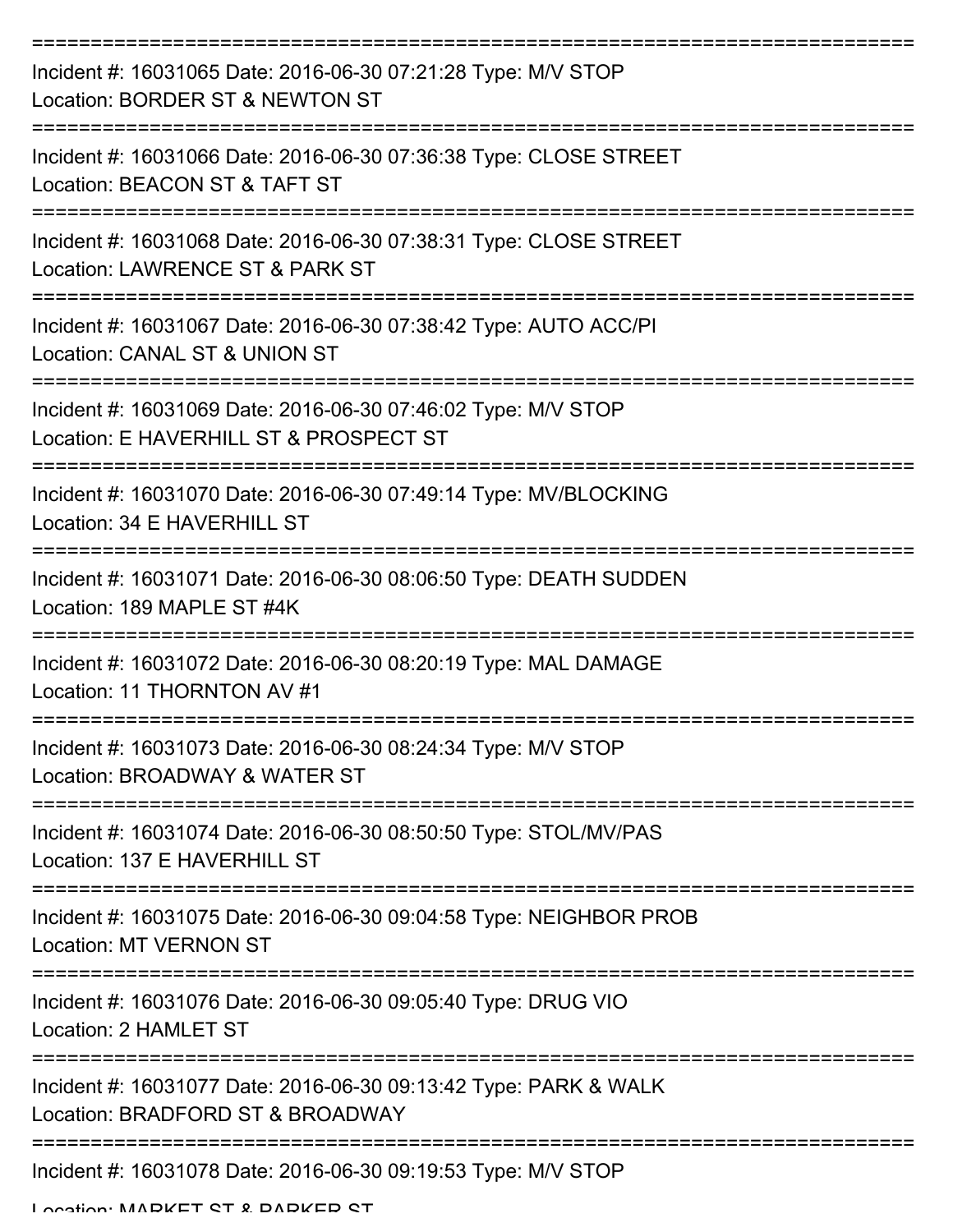| Incident #: 16031079 Date: 2016-06-30 09:23:00 Type: TRESPASSING<br>Location: RIVERWALK / 354-360 MERRIMACK ST    |
|-------------------------------------------------------------------------------------------------------------------|
| Incident #: 16031080 Date: 2016-06-30 09:26:18 Type: WOMAN DOWN<br>Location: JACKSON ST & OAK ST                  |
| Incident #: 16031081 Date: 2016-06-30 09:37:09 Type: RECOV/STOL/MV<br>Location: 59 OAK ST                         |
| Incident #: 16031082 Date: 2016-06-30 09:38:00 Type: B&E/PAST<br>Location: WILSON BARBER SHOP / 59 E HAVERHILL ST |
| Incident #: 16031083 Date: 2016-06-30 09:40:31 Type: M/V STOP<br>Location: 407 BROADWAY                           |
| Incident #: 16031084 Date: 2016-06-30 09:48:26 Type: SUS PERS/MV<br><b>Location: PEMBERTON WY</b>                 |
| Incident #: 16031087 Date: 2016-06-30 09:54:00 Type: STOL/MV/PAS<br>Location: METHUEN ST AND MILL ST              |
| Incident #: 16031085 Date: 2016-06-30 09:57:15 Type: NOTIFICATION<br>Location: 279 PARK ST FL 3                   |
| Incident #: 16031086 Date: 2016-06-30 10:01:32 Type: PARK & WALK<br>Location: MARKET ST & S UNION ST              |
| Incident #: 16031088 Date: 2016-06-30 10:09:53 Type: M/V STOP<br>Location: BRADFORD ST & BROADWAY                 |
| Incident #: 16031089 Date: 2016-06-30 10:12:59 Type: DISTURBANCE<br>Location: 66 SARATOGA ST                      |
| Incident #: 16031090 Date: 2016-06-30 10:17:35 Type: LARCENY/PAST<br>Location: 23 KENDALL ST FL 1                 |
| Incident #: 16031091 Date: 2016-06-30 10:34:22 Type: 911 HANG UP<br>Location: 91-93 NEWTON ST                     |
| Incident #: 16031092 Date: 2016-06-30 10:37:50 Type: ALARM/HOLD<br>Location: SPRINT / 160 WINTHROP AV             |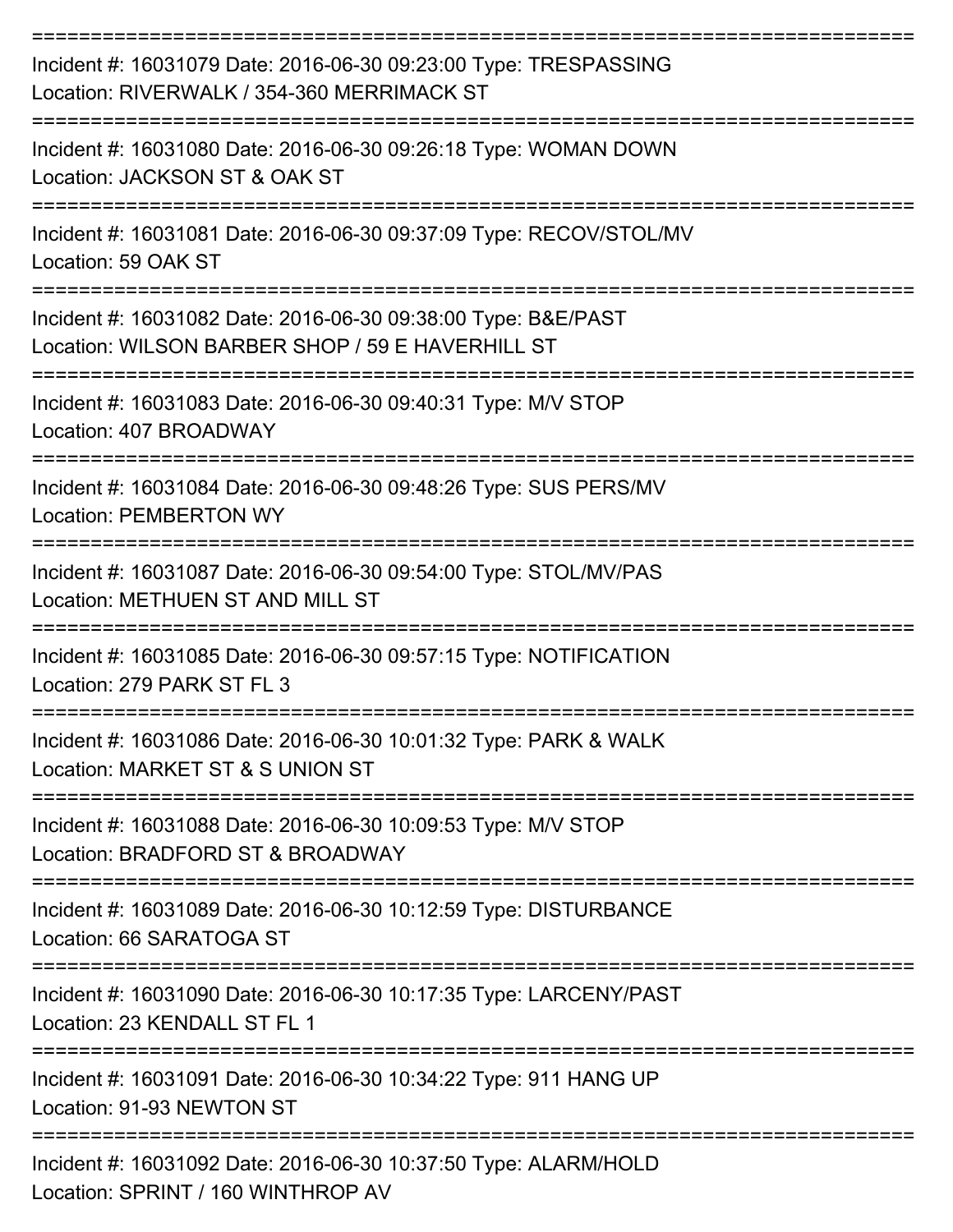| Incident #: 16031093 Date: 2016-06-30 10:52:33 Type: TOW OF M/V<br>Location: 12 BROADWAY AV                                        |
|------------------------------------------------------------------------------------------------------------------------------------|
| ======================================<br>Incident #: 16031094 Date: 2016-06-30 10:55:52 Type: THREATS<br>Location: 272 FARNHAM ST |
| ==================<br>Incident #: 16031095 Date: 2016-06-30 10:57:42 Type: PARK & WALK<br>Location: MARKET ST & S UNION ST         |
| Incident #: 16031096 Date: 2016-06-30 11:02:01 Type: TOW OF M/V<br><b>Location: BERNARD AV</b>                                     |
| Incident #: 16031098 Date: 2016-06-30 11:04:43 Type: LARCENY/PAST<br>Location: 67 GROTON ST                                        |
| Incident #: 16031097 Date: 2016-06-30 11:05:07 Type: B&E/MV/PAST<br>Location: 155 WOODLAND ST                                      |
| Incident #: 16031099 Date: 2016-06-30 11:10:38 Type: SUICIDE ATTEMPT<br>Location: 90 AUBURN ST                                     |
| Incident #: 16031100 Date: 2016-06-30 11:10:38 Type: LARCENY/PAST<br>Location: 2 MUSEUM SQ #APT 1104                               |
| Incident #: 16031101 Date: 2016-06-30 11:14:22 Type: THREATS<br>Location: 158 WATER ST #16                                         |
| Incident #: 16031102 Date: 2016-06-30 11:16:51 Type: M/V STOP<br>Location: OSGOOD ST & SALEM ST                                    |
| Incident #: 16031103 Date: 2016-06-30 11:17:24 Type: TOW OF M/V<br>Location: 16 WASHINGTON ST                                      |
| Incident #: 16031104 Date: 2016-06-30 11:30:44 Type: MV/BLOCKING<br>Location: 5 SUMMER ST                                          |
| Incident #: 16031105 Date: 2016-06-30 11:31:47 Type: MV/BLOCKING<br>Location: CITY MART / 576 HAVERHILL ST                         |
| Incident #: 16031106 Date: 2016-06-30 11:33:15 Type: TOW OF M/V<br>Location: 33 WASHINGTON ST                                      |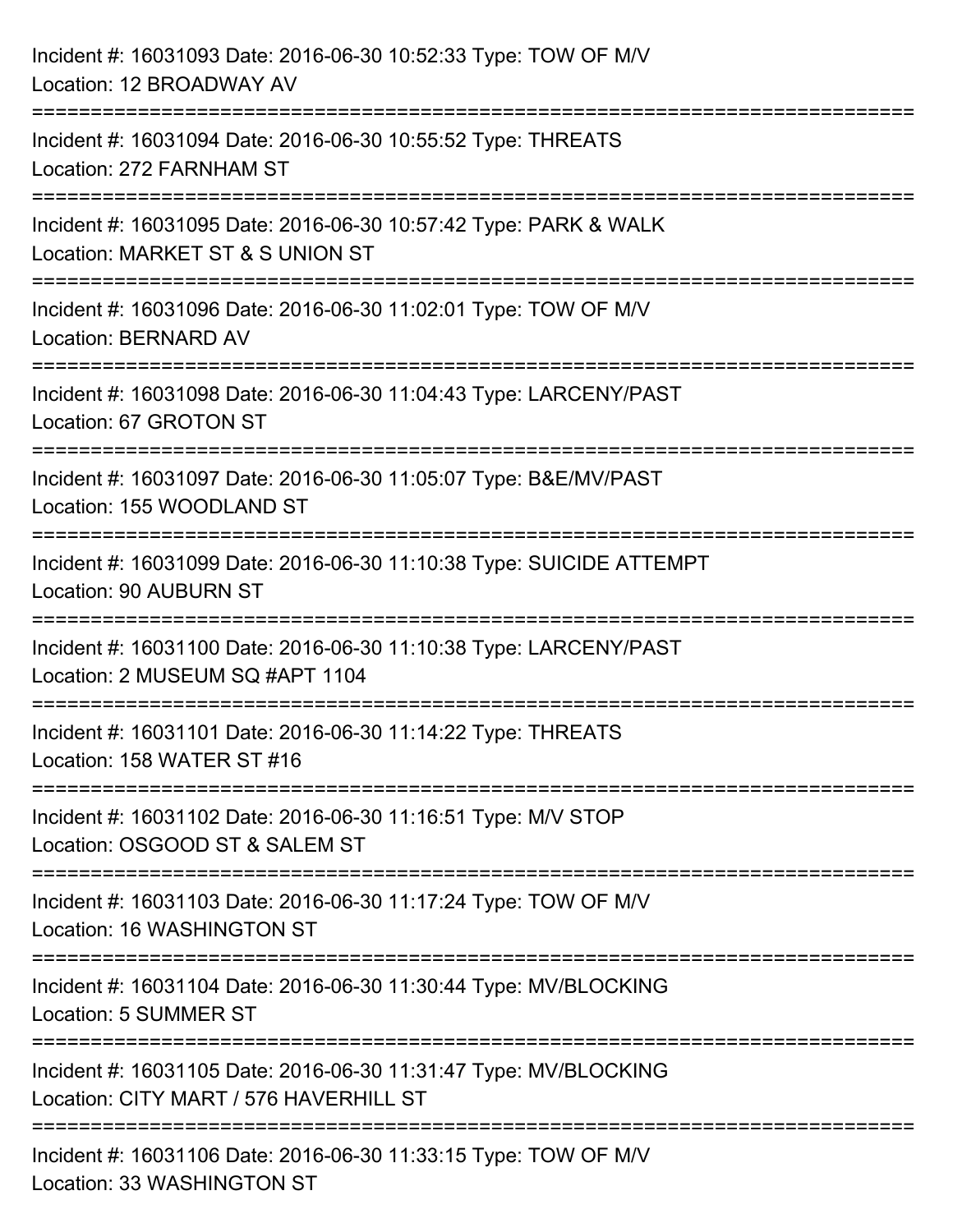| Incident #: 16031107 Date: 2016-06-30 11:43:12 Type: ALARM/HOLD<br>Location: SPRINT / 160 WINTHROP AV                            |
|----------------------------------------------------------------------------------------------------------------------------------|
| Incident #: 16031108 Date: 2016-06-30 11:47:47 Type: INVEST CONT<br>Location: 321 S BROADWAY                                     |
| Incident #: 16031109 Date: 2016-06-30 11:50:13 Type: GENERAL SERV<br>Location: BROADWAY & MANCHESTER ST<br>:==================== |
| Incident #: 16031111 Date: 2016-06-30 11:51:29 Type: GENERAL SERV<br>Location: 468 CANAL ST                                      |
| Incident #: 16031110 Date: 2016-06-30 11:53:33 Type: M/V STOP<br>Location: 334 WATER ST                                          |
| Incident #: 16031112 Date: 2016-06-30 12:00:34 Type: INVEST CONT<br>Location: 272 FARNHAM ST                                     |
| Incident #: 16031113 Date: 2016-06-30 12:03:58 Type: ALARM/HOLD<br>Location: DUNKIN DONUTS / 225 ESSEX ST                        |
| Incident #: 16031115 Date: 2016-06-30 12:04:00 Type: LARCENY/MV/PAST<br>Location: 93 SPRINGFIELD ST                              |
| Incident #: 16031114 Date: 2016-06-30 12:04:45 Type: AUTO ACC/NO PI<br>Location: 6 EXCHANGE ST                                   |
| Incident #: 16031116 Date: 2016-06-30 12:27:40 Type: M/V STOP<br>Location: 566 ESSEX ST                                          |
| Incident #: 16031119 Date: 2016-06-30 12:28:50 Type: LARCENY/PAST<br>Location: BROADWAY                                          |
| Incident #: 16031117 Date: 2016-06-30 12:28:56 Type: RECOV/STOL/MV<br>Location: CORNISH ST & KNOX ST                             |
| Incident #: 16031118 Date: 2016-06-30 12:30:32 Type: DISTURBANCE<br>Location: 657 ESSEX ST #3 FL BLDG 7                          |
| Incident #: 16031120 Date: 2016-06-30 12:35:55 Type: LARCENY/PAST<br>Location: 70 N PARISH RD                                    |

===========================================================================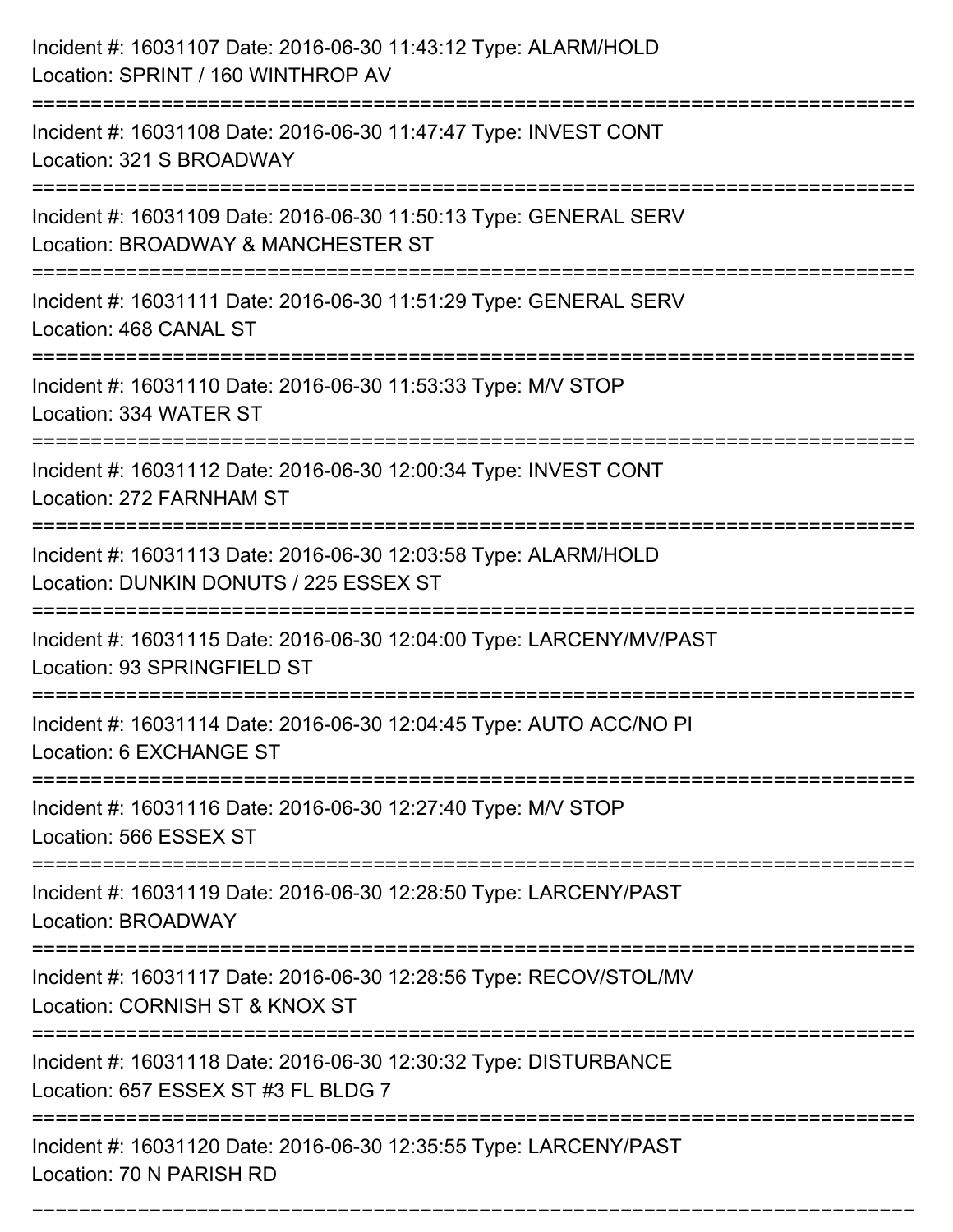| Incident #: 16031121 Date: 2016-06-30 12:37:33 Type: TOW OF M/V<br>Location: CUSTER ST & PROSPECT ST                                                                      |
|---------------------------------------------------------------------------------------------------------------------------------------------------------------------------|
| Incident #: 16031122 Date: 2016-06-30 12:44:08 Type: ALARM/HOLD<br>Location: SPRINT / 160 WINTHROP AV                                                                     |
| Incident #: 16031123 Date: 2016-06-30 12:49:09 Type: SUS PERS/MV<br>Location: PENTUCKET MEDIC / 360 MERRIMACK ST                                                          |
| Incident #: 16031124 Date: 2016-06-30 13:08:55 Type: NOISE ORD<br>Location: 36 BOXFORD ST                                                                                 |
| Incident #: 16031125 Date: 2016-06-30 13:13:09 Type: TOW OF M/V<br>Location: 813PF2 / 141 E HAVERHILL ST<br>----------------------                                        |
| Incident #: 16031126 Date: 2016-06-30 13:15:47 Type: ANIMAL COMPL<br>Location: 73 WINTHROP AV                                                                             |
| Incident #: 16031127 Date: 2016-06-30 13:18:05 Type: MAN DOWN<br>Location: 25 BELMONT ST                                                                                  |
| Incident #: 16031128 Date: 2016-06-30 13:19:31 Type: AUTO ACC/NO PI<br>Location: 12 METHUEN ST                                                                            |
| Incident #: 16031129 Date: 2016-06-30 13:24:17 Type: GENERAL SERV<br>Location: GEISLER STATE POOL / 50 HIGH ST                                                            |
| Incident #: 16031130 Date: 2016-06-30 13:38:34 Type: B&E/MV/PAST<br>Location: 140 WOODLAND ST                                                                             |
| Incident #: 16031131 Date: 2016-06-30 13:40:31 Type: M/V STOP<br>Location: GENERAL ST & UNION ST                                                                          |
| Incident #: 16031132 Date: 2016-06-30 13:49:27 Type: M/V STOP<br>Location: 125 AMESBURY ST                                                                                |
| :===================================<br>--------------------------<br>Incident #: 16031133 Date: 2016-06-30 14:04:04 Type: M/V STOP<br>Location: BRADFORD ST & WINSLOW PL |
| Incident #: 16031134 Date: 2016-06-30 14:17:32 Type: M/V STOP<br>Location: 940 ESSEX ST                                                                                   |
|                                                                                                                                                                           |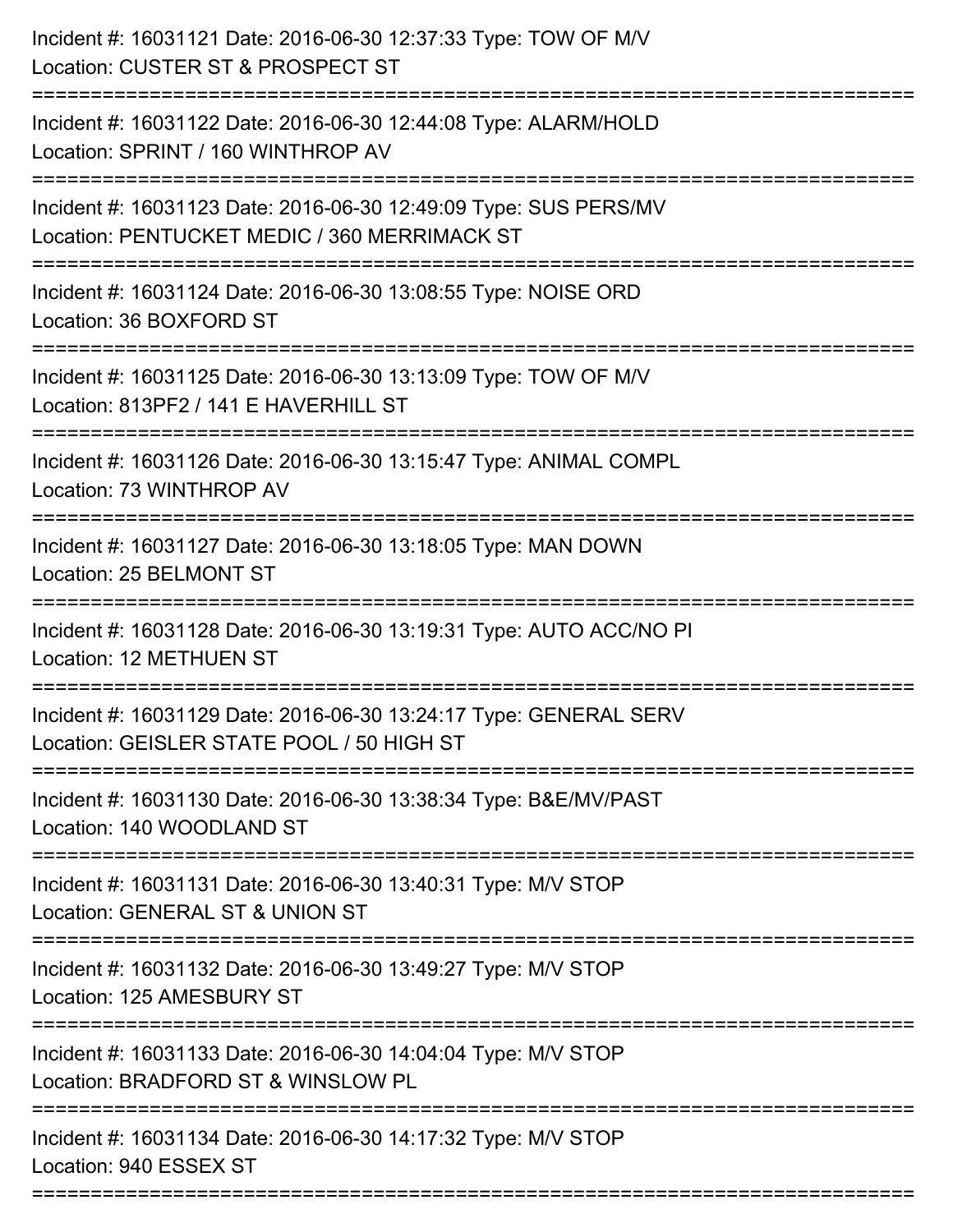Location: 1 LEONARD AV

| Incident #: 16031135 Date: 2016-06-30 14:21:17 Type: M/V STOP<br>Location: MERRIMACK ST & S BROADWAY           |
|----------------------------------------------------------------------------------------------------------------|
| Incident #: 16031137 Date: 2016-06-30 14:28:22 Type: 209A/SERVE<br>Location: 33 SPRUCE ST                      |
| Incident #: 16031138 Date: 2016-06-30 14:29:29 Type: 209A/SERVE<br>Location: 90 LOWELL ST                      |
| Incident #: 16031139 Date: 2016-06-30 14:30:23 Type: 209A/SERVE<br>Location: 90 LOWELL ST                      |
| Incident #: 16031140 Date: 2016-06-30 14:30:59 Type: 209A/SERVE<br>Location: 292 JACKSON ST                    |
| Incident #: 16031141 Date: 2016-06-30 14:32:03 Type: 209A/SERVE<br>Location: 429 HOWARD ST                     |
| Incident #: 16031142 Date: 2016-06-30 14:33:22 Type: 209A/SERVE<br>Location: 968 ESSEX ST                      |
| Incident #: 16031143 Date: 2016-06-30 14:34:29 Type: 209A/SERVE<br>Location: 90 LOWELL ST                      |
| Incident #: 16031144 Date: 2016-06-30 14:37:30 Type: 209A/SERVE<br>Location: 90 LOWELL ST                      |
| Incident #: 16031145 Date: 2016-06-30 14:41:05 Type: 209A/SERVE<br>Location: 29 KENT ST                        |
| Incident #: 16031146 Date: 2016-06-30 14:46:27 Type: TOW OF M/V<br>Location: ALLEN ST & SUMMER ST              |
| Incident #: 16031147 Date: 2016-06-30 14:56:13 Type: LARCENY/PAST<br>Location: BROADWAY LIQUORS / 434 BROADWAY |
| Incident #: 16031148 Date: 2016-06-30 15:11:45 Type: M/V STOP<br>Location: S BROADWAY & WOLCOTT AV             |
|                                                                                                                |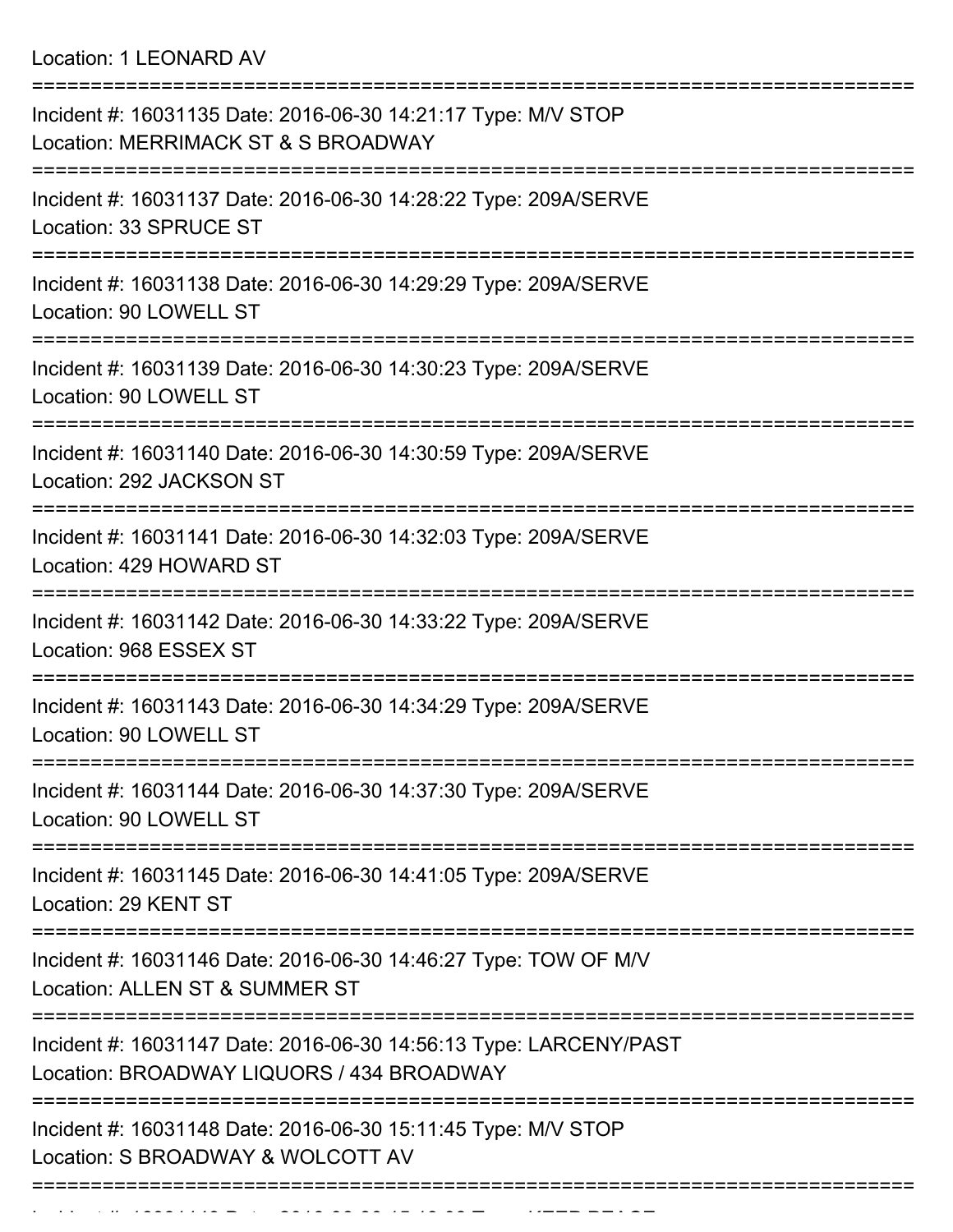Location: 14 EXETER ST

| Incident #: 16031150 Date: 2016-06-30 15:28:11 Type: M/V STOP<br>Location: BROADWAY & LOWELL ST                      |
|----------------------------------------------------------------------------------------------------------------------|
| Incident #: 16031151 Date: 2016-06-30 15:39:04 Type: TRESPASSING<br>Location: 1 CANAL ST                             |
| Incident #: 16031152 Date: 2016-06-30 15:42:31 Type: 209A/SERVE<br>Location: 291 HOWARD ST                           |
| Incident #: 16031153 Date: 2016-06-30 15:43:56 Type: ANIMAL COMPL<br>Location: 100 EVERETT ST                        |
| Incident #: 16031154 Date: 2016-06-30 15:44:21 Type: M/V STOP<br>Location: HAVERHILL ST & WEST ST                    |
| Incident #: 16031155 Date: 2016-06-30 15:52:39 Type: 209A/SERVE<br>Location: 27 ELM ST                               |
| Incident #: 16031156 Date: 2016-06-30 15:57:04 Type: DOMESTIC/PROG<br>Location: EASTERN PACKAGING CO / 283 LOWELL ST |
| Incident #: 16031157 Date: 2016-06-30 16:04:58 Type: 209A/SERVE<br>Location: 114 WALNUT ST                           |
| Incident #: 16031158 Date: 2016-06-30 16:11:30 Type: TOW OF M/V<br>Location: 48 STEARNS AV                           |
| Incident #: 16031159 Date: 2016-06-30 16:14:54 Type: M/V STOP<br>Location: HAMPSHIRE ST & LOWELL ST                  |
| Incident #: 16031160 Date: 2016-06-30 16:18:29 Type: A&B PAST<br>Location: HAVERHILL ST & JACKSON ST                 |
| Incident #: 16031161 Date: 2016-06-30 16:23:23 Type: MEDIC SUPPORT<br>Location: 126 FRANKLIN ST                      |
| Incident #: 16031162 Date: 2016-06-30 16:33:23 Type: M/V STOP<br>Location: BROADWAY & LOWELL ST                      |
|                                                                                                                      |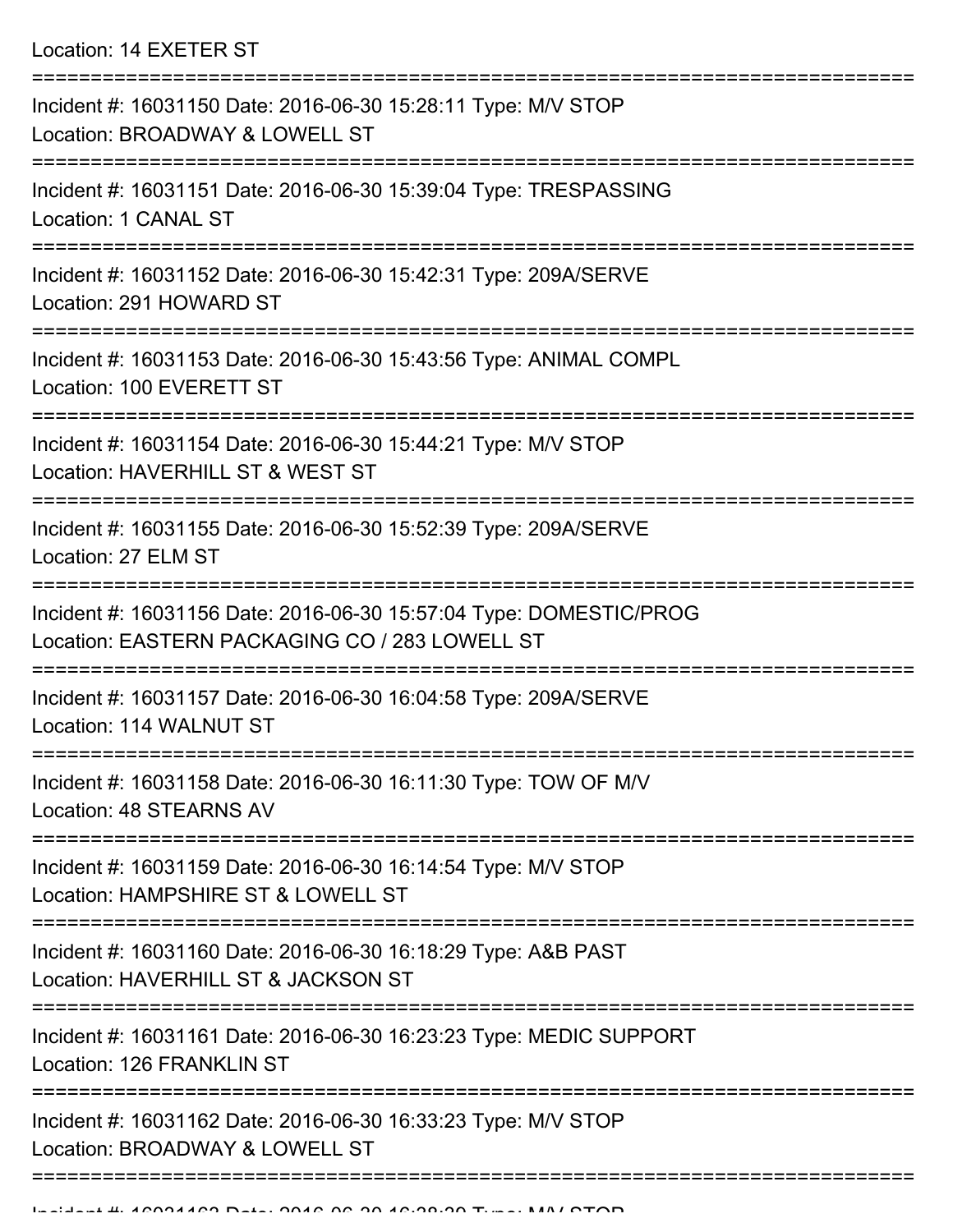| Location: 2391ML / 68 WALNUT ST                                                                                                             |
|---------------------------------------------------------------------------------------------------------------------------------------------|
| Incident #: 16031164 Date: 2016-06-30 16:41:31 Type: 209A/SERVE<br>Location: 64 WEARE ST                                                    |
| Incident #: 16031165 Date: 2016-06-30 16:50:40 Type: LOST PROPERTY<br>Location: HIGGINS STATE POOL / 180 CRAWFORD ST<br>=================== |
| Incident #: 16031166 Date: 2016-06-30 16:54:46 Type: 911 HANG UP<br>Location: PARK ST & WALNUT ST                                           |
| Incident #: 16031167 Date: 2016-06-30 17:04:32 Type: A&B PAST<br>Location: GEISLER STATE POOL / 50 HIGH ST<br>===============               |
| Incident #: 16031168 Date: 2016-06-30 17:05:22 Type: CK WELL BEING<br>Location: 11 CHAMPLAIN AV                                             |
| Incident #: 16031169 Date: 2016-06-30 17:08:19 Type: AUTO ACC/PI<br><b>Location: 18 MARSTON ST</b>                                          |
| Incident #: 16031170 Date: 2016-06-30 17:21:30 Type: SUS PERS/MV<br>Location: 19 BOURQUE ST                                                 |
| Incident #: 16031171 Date: 2016-06-30 17:49:36 Type: M/V STOP<br>Location: 52 ESSEX ST                                                      |
| Incident #: 16031172 Date: 2016-06-30 17:50:13 Type: AUTO ACC/NO PI<br>Location: GREATER LAWRENCE FAM.HLTH.CTR. / 34 HAVERHILL ST           |
| Incident #: 16031173 Date: 2016-06-30 18:04:05 Type: TRESPASSING<br>Location: HIGGIN'S STATE POOL / CRAWFORD ST.                            |
| Incident #: 16031174 Date: 2016-06-30 18:13:55 Type: M/V STOP<br>Location: 381 ESSEX ST                                                     |
| Incident #: 16031175 Date: 2016-06-30 18:20:45 Type: M/V STOP<br>Location: 101 AMESBURY ST                                                  |
| Incident #: 16031176 Date: 2016-06-30 18:24:47 Type: M/V STOP<br><b>Location: BOAT RAMP</b>                                                 |
|                                                                                                                                             |

Incident #: 16031177 Date: 2016-06-30 18:33:50 Type: AUTO ACC/NO PI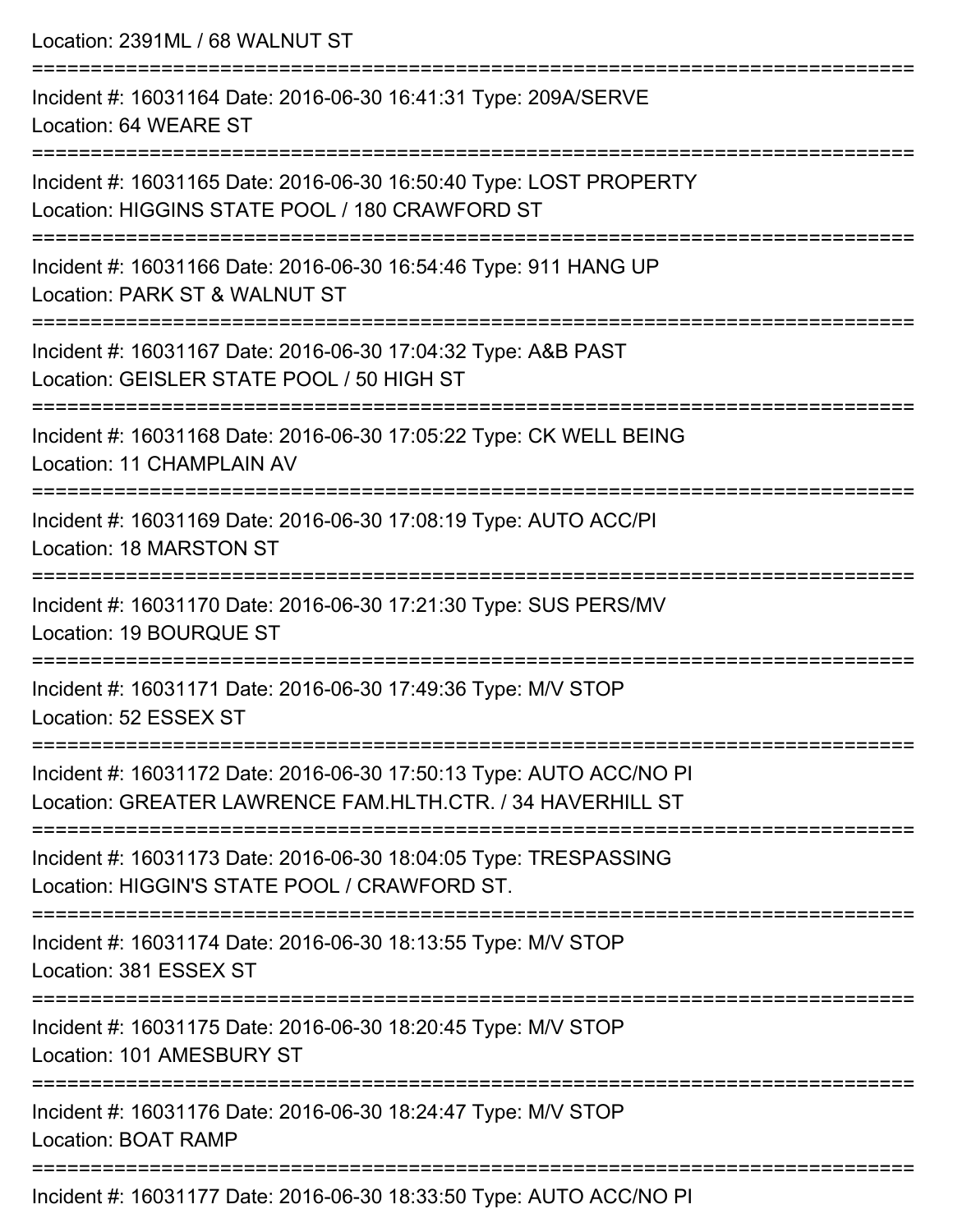| Incident #: 16031179 Date: 2016-06-30 18:35:10 Type: FIRE<br>Location: RIVERFRONT / null                              |
|-----------------------------------------------------------------------------------------------------------------------|
| Incident #: 16031178 Date: 2016-06-30 18:35:16 Type: M/V STOP<br>Location: 68 MARGIN ST                               |
| Incident #: 16031180 Date: 2016-06-30 18:38:23 Type: DOMESTIC/PROG<br>Location: 42 BROOK ST                           |
| Incident #: 16031181 Date: 2016-06-30 18:50:24 Type: NEIGHBOR PROB<br>Location: 657 ESSEX ST                          |
| Incident #: 16031182 Date: 2016-06-30 19:00:28 Type: DISTURBANCE<br>Location: 42 BROOK ST                             |
| Incident #: 16031183 Date: 2016-06-30 19:26:04 Type: STOL/MV/PAS<br>Location: 123 CHESTNUT ST                         |
| Incident #: 16031184 Date: 2016-06-30 19:27:29 Type: ALARM/BURG<br>Location: RESD; OMAYRA FIGUEROA / 35 CHICKERING ST |
| Incident #: 16031185 Date: 2016-06-30 19:34:23 Type: ALARM/BURG<br>Location: RESD;CARMEN PIRELA / 15 BURKE ST         |
| Incident #: 16031186 Date: 2016-06-30 19:35:05 Type: MAL DAMAGE<br>Location: 673 ESSEX ST #BLDG 4                     |
| Incident #: 16031187 Date: 2016-06-30 19:45:05 Type: B&E/PAST<br>Location: 68 AMES ST                                 |
| Incident #: 16031188 Date: 2016-06-30 19:47:35 Type: NOISE ORD<br>Location: 25 WEST ST                                |
| Incident #: 16031189 Date: 2016-06-30 20:01:26 Type: B&E/PROG<br>Location: 68 AMES ST                                 |
| Incident #: 16031190 Date: 2016-06-30 20:10:10 Type: NEIGHBOR PROB<br>Location: 8 BOSTON ST                           |
| Incident #: 16031191 Date: 2016-06-30 20:11:52 Type: B&E/PROG                                                         |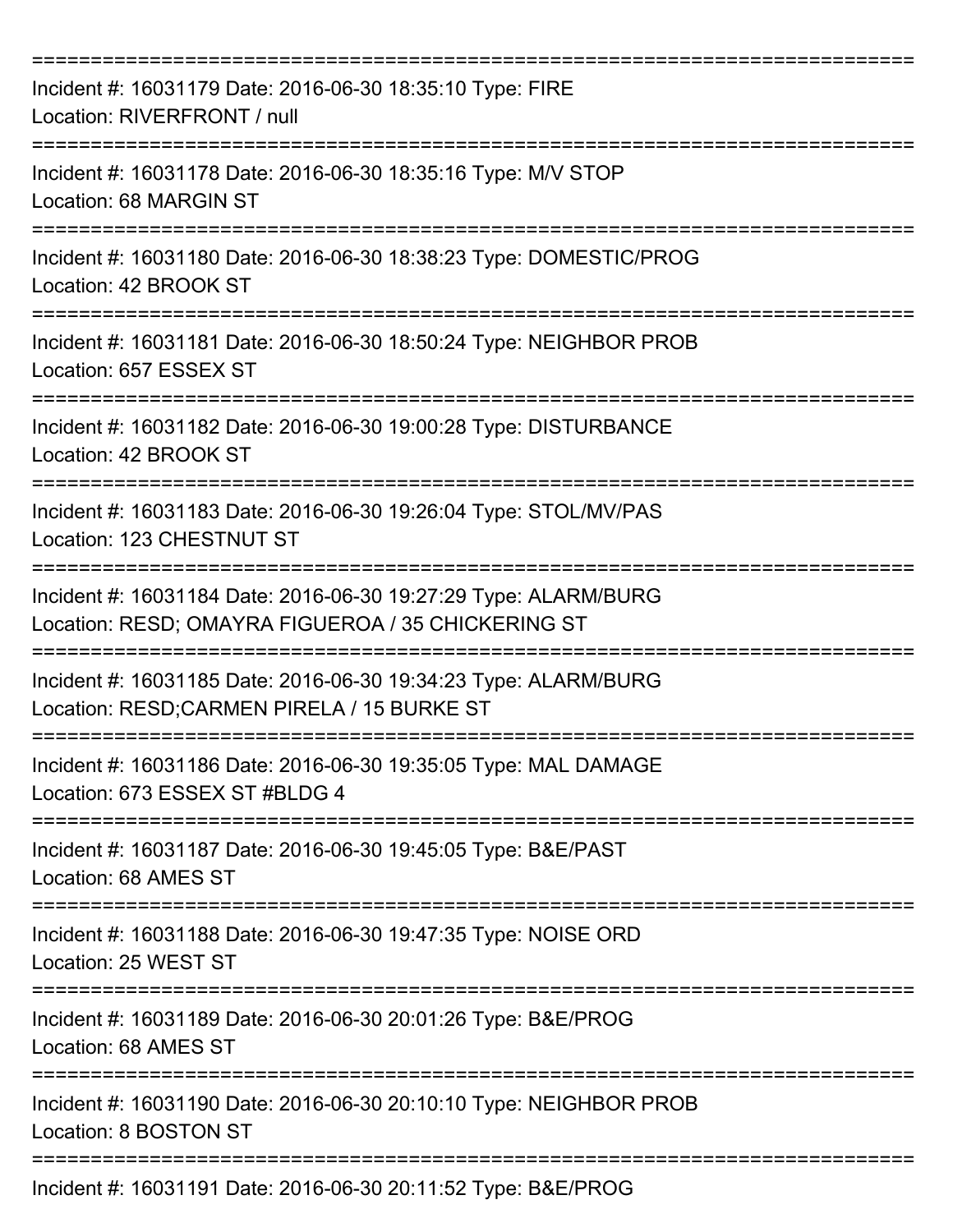| Incident #: 16031192 Date: 2016-06-30 20:32:52 Type: CK WELL BEING<br>Location: 11 AYER RD                       |
|------------------------------------------------------------------------------------------------------------------|
| Incident #: 16031193 Date: 2016-06-30 20:35:02 Type: NOISE ORD<br>Location: 136-138 WILLOW ST                    |
| Incident #: 16031194 Date: 2016-06-30 20:38:18 Type: B&E/PAST<br>Location: 1 TREMONT ST #2                       |
| Incident #: 16031195 Date: 2016-06-30 20:39:23 Type: MV/BLOCKING<br>Location: 106 FARNHAM ST                     |
| Incident #: 16031196 Date: 2016-06-30 20:49:35 Type: FIGHT<br>Location: 673 ESSEX ST                             |
| Incident #: 16031197 Date: 2016-06-30 20:55:28 Type: NOISE ORD<br>Location: 4 WILLOW ST                          |
| Incident #: 16031198 Date: 2016-06-30 20:59:31 Type: ALARM/BURG<br>Location: IRON MOUNTAIN / 216 CANAL ST        |
| Incident #: 16031199 Date: 2016-06-30 21:04:07 Type: ALARM/BURG<br>Location: RESD; YOKASTA HERRERA / 184 PARK ST |
| Incident #: 16031200 Date: 2016-06-30 21:05:36 Type: DOMESTIC/PAST<br>Location: 443 ANDOVER ST #7 FL 2           |
| Incident #: 16031201 Date: 2016-06-30 21:13:49 Type: STOLEN PROP<br>Location: 10 DIAMOND ST #15                  |
| Incident #: 16031202 Date: 2016-06-30 21:14:49 Type: FIRE WORKS<br>Location: COOLIDGE ST & SANBORN ST            |
| Incident #: 16031203 Date: 2016-06-30 21:58:57 Type: DISORDERLY<br>Location: 16 PROSPECT CT                      |
| Incident #: 16031204 Date: 2016-06-30 22:01:05 Type: SUS PERS/MV<br>Location: 20 DARTMOUTH ST                    |
| Incident #: 16031205 Date: 2016-06-30 22:12:01 Type: NOISE ORD                                                   |

 $L = L$   $\frac{1}{2}$   $\frac{1}{2}$   $\frac{1}{2}$   $\frac{1}{2}$   $\frac{1}{2}$   $\frac{1}{2}$   $\frac{1}{2}$   $\frac{1}{2}$   $\frac{1}{2}$   $\frac{1}{2}$   $\frac{1}{2}$   $\frac{1}{2}$   $\frac{1}{2}$   $\frac{1}{2}$   $\frac{1}{2}$   $\frac{1}{2}$   $\frac{1}{2}$   $\frac{1}{2}$   $\frac{1}{2}$   $\frac{1}{2}$   $\frac{1}{2}$   $\frac{1$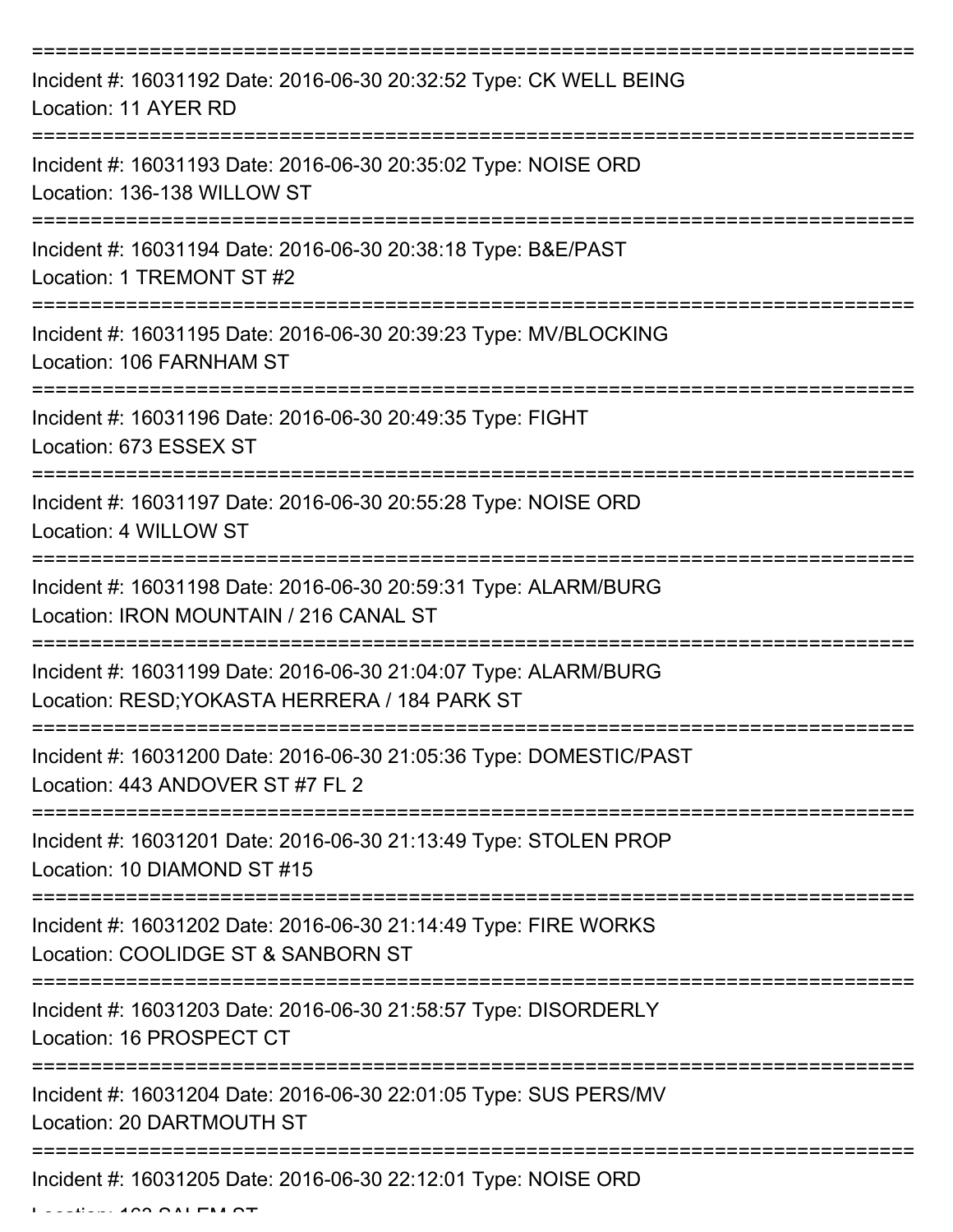| Incident #: 16031206 Date: 2016-06-30 22:22:23 Type: NOISE ORD<br>Location: 144 FARNHAM ST          |
|-----------------------------------------------------------------------------------------------------|
| Incident #: 16031207 Date: 2016-06-30 22:37:28 Type: SUS PERS/MV<br>Location: 25 SPRINGFIELD ST     |
| Incident #: 16031208 Date: 2016-06-30 22:40:49 Type: MV/BLOCKING<br>Location: 95 SARATOGA ST        |
| Incident #: 16031209 Date: 2016-06-30 22:41:35 Type: ALARM/BURG<br>Location: 98 BRADFORD ST         |
| Incident #: 16031210 Date: 2016-06-30 22:45:11 Type: DISTURBANCE<br>Location: 49 CEDAR ST FL 2      |
| Incident #: 16031211 Date: 2016-06-30 22:45:55 Type: M/V STOP<br>Location: 36 HIGHLAND ST           |
| Incident #: 16031212 Date: 2016-06-30 22:48:57 Type: M/V STOP<br>Location: MARLBORO ST & S UNION ST |
| Incident #: 16031213 Date: 2016-06-30 22:54:10 Type: NOISE ORD<br>Location: 83 ALLSTON ST           |
| Incident #: 16031214 Date: 2016-06-30 22:59:45 Type: NOISE ORD<br>Location: 263 JACKSON ST          |
| Incident #: 16031215 Date: 2016-06-30 23:11:17 Type: DISORDERLY<br>Location: ELM ST & JACKSON ST    |
| Incident #: 16031216 Date: 2016-06-30 23:20:19 Type: MV/BLOCKING<br>Location: 345 HAVERHILL ST      |
| Incident #: 16031217 Date: 2016-06-30 23:23:36 Type: NOISE ORD<br>Location: 32 BERKELEY ST          |
| Incident #: 16031218 Date: 2016-06-30 23:34:26 Type: M/V STOP<br>Location: LAWRENCE ST & PARK ST    |
| Incident #: 16031219 Date: 2016-06-30 23:36:19 Type: M/V STOP                                       |